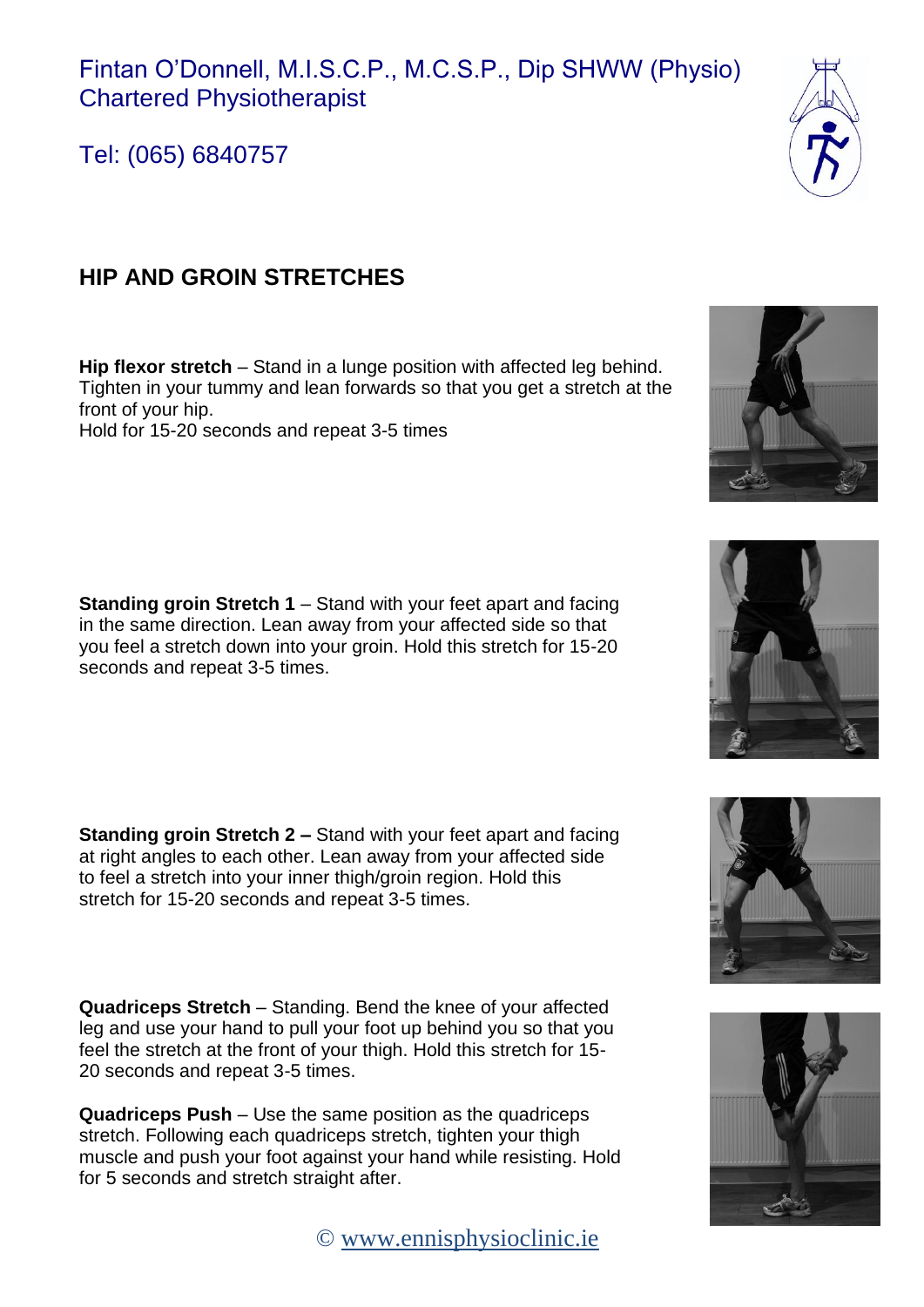## Fintan O'Donnell, M.I.S.C.P., M.C.S.P., Dip SHWW (Physio) Chartered Physiotherapist

Tel: (065) 6840757

**Combined groin stretch part 1 -** stand sideways placing your affected foot on a raised surface; widen both your legs as far as they will go (feeling a stretch in both adductor regions); push the affected leg out a little further feeling increased tightness; holding this position and keeping facing straight ahead, turn the affected foot upwards to point to the ceiling.

Hold for 10 seconds and repeat 3-5 times.

**Combined groin stretch part 2** – Using the same position as part 1. Feel the stretch in your groin and lean your upper body forward from the waist so that the stretch is felt farther down into your inner thigh. Hold 10 seconds and repeat 3-5 times.

**Hamstring Stretch** – Stand and place your heel onto a step or stool. Keeping a slight bend in your knee lean your upper body forward from the waist sticking out your bottom. Lean onto your upper thigh and feel the stretch at the back of your thigh. Hold this stretch for 15-20 seconds and repeat 3-5 times.

**Gluteal Stretch** – Lying on your back, bend your hip and knee and use your hands to pull your knee up towards your chest. Feel the stretch in your bottom. Hold for 15-20 seconds and repeat 3-5 times.

**Lateral Rotator / Piriformis Stretch -** Place the foot on top of the opposite thigh crating a 'figure of 4' shape; gently push the knee down towards the bed/floor and hold for 5 seconds at the limit of stretch; you will have to work through mild stretching discomfort to progress. Repeat 3-5 times.

Lateral Rotator / Piriformis stretch with overpressure - Using the same position

as with previous stretch. Use your elbows to press your knee

© [www.ennisphysioclinic.ie](http://www.ennisphysioclinic.ie/)